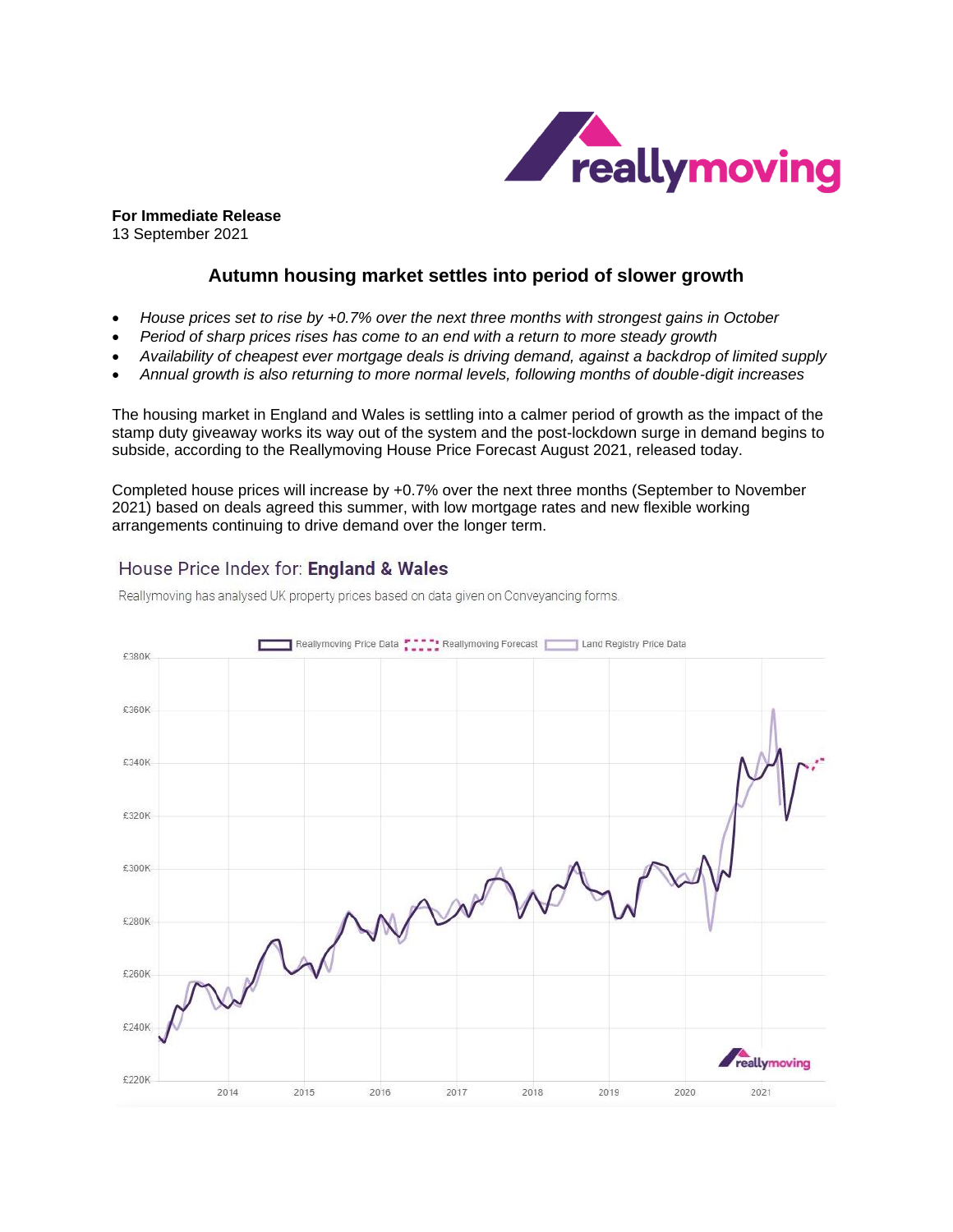Conveyancing quote volumes returned to more normal levels for the time of year last month and remain unchanged in August, further indicating that buyer demand is settling back down following an extraordinary period of housing market activity and growth.

House prices will dip marginally in September (-0.5%) as a result of deals agreed in June, when buyers were forced to factor in the cost of paying stamp duty once again, constraining budgets. However, this dip was short-lived with prices agreed between buyers and seller rising again once the stamp duty holiday deadline passed – likely to be in part due to limited supply of new properties coming onto the market creating greater competition for homes. When those deals complete in October, prices will rise by +1.3%, before flattening out to -0.1% growth in November when the average house price will be £341,492.

Annual house price growth has been comfortably in double digits for most of the last year but we're now seeing growth slow to more normal levels. Prices will be 4.3% higher year on year in September, with almost no change in October (-0.1%) and a +1.9% annual gain in November. These figures are impacted by a frenzied period for the housing market last autumn which saw prices surge in October and November, yet it's clear that recent growth in house prices has been sustained and looks set to continue through the remainder of this year.

Rob Houghton, CEO of reallymoving, comments: *"The rate of house price increases over the last year has been remarkable but it's been a difficult period for First Time Buyers and we welcome a return to more stable levels of growth. The housing market is in good shape heading into the autumn as the impact of the stamp duty holiday works its way out of the system, demand returns to more normal levels and once again the market proves its underlying resilience.* 

*"Competition among cash-rich mortgage lenders has reduced borrowing costs to record lows, alongside a strong economic recovery and jobs market – all of which are boosting consumer confidence and prompting people to make their move now and take advantage of five-year fixed rate deals available at less than 1%. While interest rates stay low and supply remains constrained, despite monthly fluctuations the overall market trend will be steadily upwards."* 

**-- ENDS –**

### **Notes to Editors**

Reallymoving captures the purchase price buyers have agreed to pay when they search for conveyancing quotes through the comparison site, typically 12 weeks before they complete. This enables reallymoving to provide a three- month house price forecast that historically has closely tracked the Land Registry's Price Paid data, published retrospectively.

Between June and August 2021, reallymoving analysed data from 21,000 completed conveyancing quote forms to form the basis of its average property price projections for September – November 2021.

#### **About reallymoving**

Launched in 1999, reallymoving has become the UK's leading provider of free instant quotes for homemoving services, serving over 2 million customers since its inception. It is an independent and privately financed company, majority owned by its management and directors.

During 2020 reallymoving received 280,000 registrations and generated almost a million quotes on behalf of its UK-wide network of partners, representing approximately £220 million worth of work in 12 months. Reallymoving believes approximately 9% of the UK's home movers receive quotes from the site.